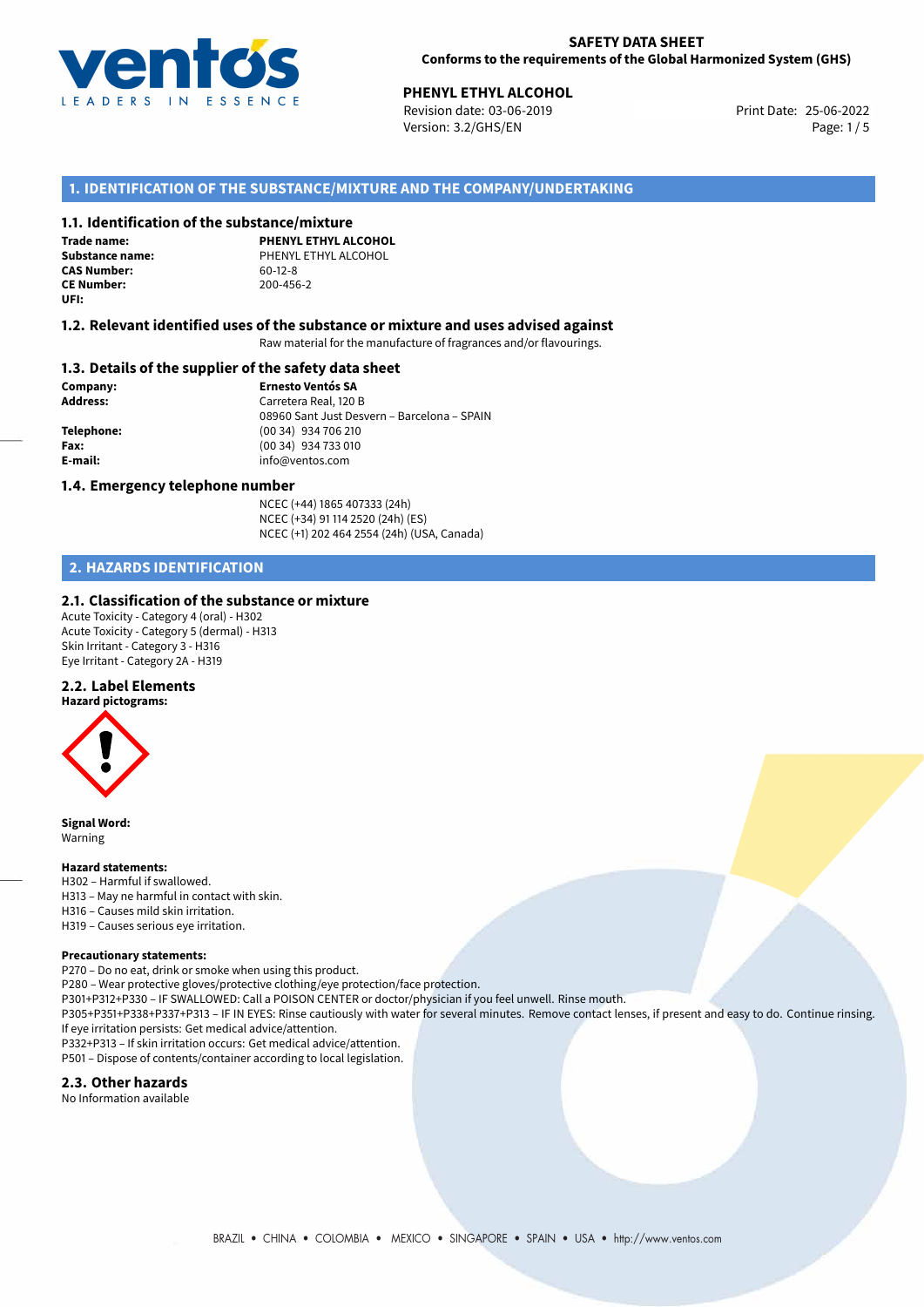

**PHENYL ETHYL ALCOHOL**<br>
Revision date: 03-06-2019 **Print Date: 25-06-2022** Version: 3.2/GHS/EN Page: 2 / 5

### **3. COMPOSITION/INFORMATION ON INGREDIENTS**

#### **3.1. Substances**

| Chemical name: | PHENYL ETHYL ALCOHOL |
|----------------|----------------------|
| CAS number:    | 60-12-8              |
| EC number:     | 200-456-2            |

#### **Hazardous constituents:**

| ' Chemical Name        | % (w/w)   | CAS No<br><b>EC No</b> | <b>Classification according to GHS</b>                                                                                                                             |
|------------------------|-----------|------------------------|--------------------------------------------------------------------------------------------------------------------------------------------------------------------|
| l PHENYL ETHYL ALCOHOL | $\geq$ 50 | $60-12-8$<br>200-456-2 | Acute Toxicity - Category 4 (oral) - H302<br>Acute Toxicity - Category 5 (dermal) - H313<br>Skin Irritant - Category 3 - H316<br>Eye Irritant - Category 2A - H319 |

[See the full text of the hazard statements in section 16.](#page-4-0)

#### **3.2. Mixtures**

Not applicable.

## **4. FIRST-AID MEASURES**

## **4.1. Description of necessary first aid measures**

| Rinse mouth with water.                                                                                               |
|-----------------------------------------------------------------------------------------------------------------------|
| Obtain medical advice.                                                                                                |
| Keep at rest. Do not induce vomiting.                                                                                 |
| In case of contact with eyes, rinse immediately with plenty of water for at least 15 minutes and seek medical advice. |
| Remove person to fresh air and keep at rest.                                                                          |
| Seek immediate medical advice.                                                                                        |
| Take off immediately all contaminated clothing.                                                                       |
| Thoroughly wash affected skin with soap and water.                                                                    |
| Seek medical attention if symptoms persist.                                                                           |
|                                                                                                                       |

#### **4.2. Most important symptoms and effects, both acute and delayed**

No information available.

#### **4.3. Indication of any immediate medical attention and special treatment needed** No information available.

**5. FIRE-FIGHTING MEASURES**

#### **5.1. Extinguishing Media**

Water spray, carbon dioxide, dry chemical powder or appropriate foam. For safety reasons do not use full water jet.

#### **5.2. Special hazards arising from the substance or mixture**

Known or Anticipated Hazardous Products of Combustion: Emits toxic fumes under fire conditions.

#### **5.3. Advice for firefighters**

High temperatures can lead to high pressures inside closed containers. Avoid inhalation of vapors that are created. Use appropriate respiratory protection. Do not allow spillage of fire to be poured into drains or watercourses. Wear self-contained breathing apparatus and protective clothing.

#### **6. ACCIDENTAL RELEASE MEASURES**

#### **6.1. Personal precautions, protective equipment and emergency procedures**

Evacuate surronding areas. Ensure adequate ventilation. Keep unnecessary and unprotected personnel from entering. Do not breathe vapor/spray. Avoid contact with skin and eyes. Information regarding personal protective measures: see section 8.

#### **6.2. Environmental precautions**

To avoid possible contamination of the environment, do not discharge into any drains, surface waters or groundwaters.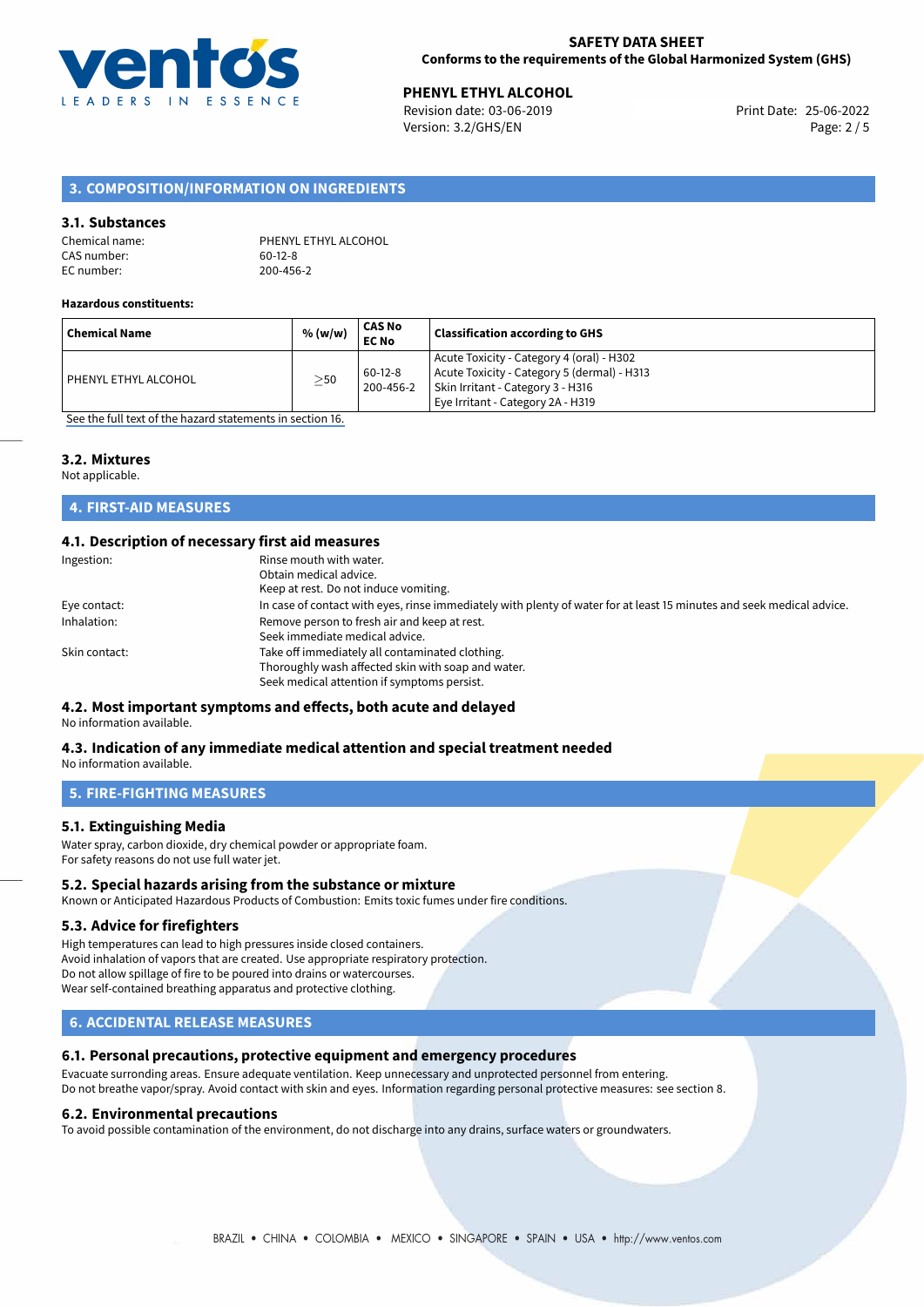

**PHENYL ETHYL ALCOHOL**<br>
Revision date: 03-06-2019 **Print Date: 25-06-2022** Version: 3.2/GHS/EN Page: 3 / 5

#### **6.3. Methods and materials for containment and cleaning up**

Cover with an inert, inorganic, non-combustible absorbent material (e.g. dry-lime, sand, soda ash). Place in covered containers using non-sparking tools and transport outdoors. Avoid open flames or sources of ignition (e.g. pilot lights on gas hot water heater). Ventilate area and wash spill site after material pickup is complete.

#### **6.4. Reference to other sections**

Information regarding exposure controls, personal protection and disposal considerations can be found in sections 8 and 13.

#### **7. HANDLING AND STORAGE**

#### **7.1. Precautions for safe handling**

Do not store or handle this material near food or drinking water. Do not smoke. Avoid contact with the eyes, skin and clothing. Wear protective clothing and use glasses. Observe the rules of safety and hygiene at work. Keep in the original container or an alternative made from a compatible material.

#### **7.2. Conditions for safe storage, including any incompatibilities**

Store in tightly closed and preferably full containers in a cool, dry and ventilated area, protected from light. Keep away from sources of ignition (e.g. hot surfaces, sparks, flame and static discharges). Keep away from incompatible materials (see section 10).

#### **7.3. Specific end use(s)**

No information available.

#### **8. EXPOSURE CONTROLS AND PERSONAL PROTECTION**

#### **8.1. Control parameters**

Components with occupational exposure limits: None known.

#### **8.2. Exposure controls**

Measures should be taken to prevent materials from being splashed into the body. Provide adequate ventilation, according to the conditions of use. Use a mechanical exhaust if required.

#### **8.3. Individual protection measures, such as personal protective equipment**

| Eye/Face protection:             | Chemical safety goggles are recommended. Wash contaminated goggles before reuse.                                                            |
|----------------------------------|---------------------------------------------------------------------------------------------------------------------------------------------|
| Hand Protection:                 | Chemical-resistant gloves are recommended. Wash contaminated gloves before reuse.                                                           |
| Body protection:                 | Personal protective equipment for the body should be selected based on the task being performed and the risks<br>involved.                  |
| Respiratory Protection:          | In case of insufficient ventilation, use suitable respiratory equipment.                                                                    |
| Environmental exposure controls: | Emissions from ventilation or process equipment should be checked to ensure they comply with environmental<br>protection legislation.       |
|                                  | In some cases, filters or engineering modifications to the process equipment will be necessary to reduce emissions to<br>acceptable levels. |

#### **9. PHYSICAL AND CHEMICAL PROPERTIES**

#### **9.1. Information on basic physical and chemical properties**

| Appearance:                         | Liquid                                       |
|-------------------------------------|----------------------------------------------|
| Colour:                             | Conforms to standard                         |
| Odour:                              | Conforms to standard                         |
| Odour theshold:                     | Not determined                               |
| pH:                                 | Not determined                               |
| Melting point/freezing point:       | $-25.8$                                      |
| Boling point/boiling range (°C):    | 219 (1019hPa)                                |
| Flash point:                        | $102^{\circ}$ C                              |
| Evaporation rate:                   | Not determined                               |
| Flammability:                       | Not determined                               |
| Lower flammability/Explosive limit: | Not determined                               |
| Upper flammability/Explosive limit: | Not determined                               |
| Vapour pressure:                    | $0.08$ mbar at $20^{\circ}$ C                |
| Vapour Density:                     | Not determined                               |
| Density:                            | 1,015 $-1$ ,025 g/mL (20°C)                  |
| Relative density:                   | $1,015-1,025(20°C)$                          |
| Water solubility:                   | SLIGHTLY SOLUBLE IN WATER: SOLUBLE IN ETHANO |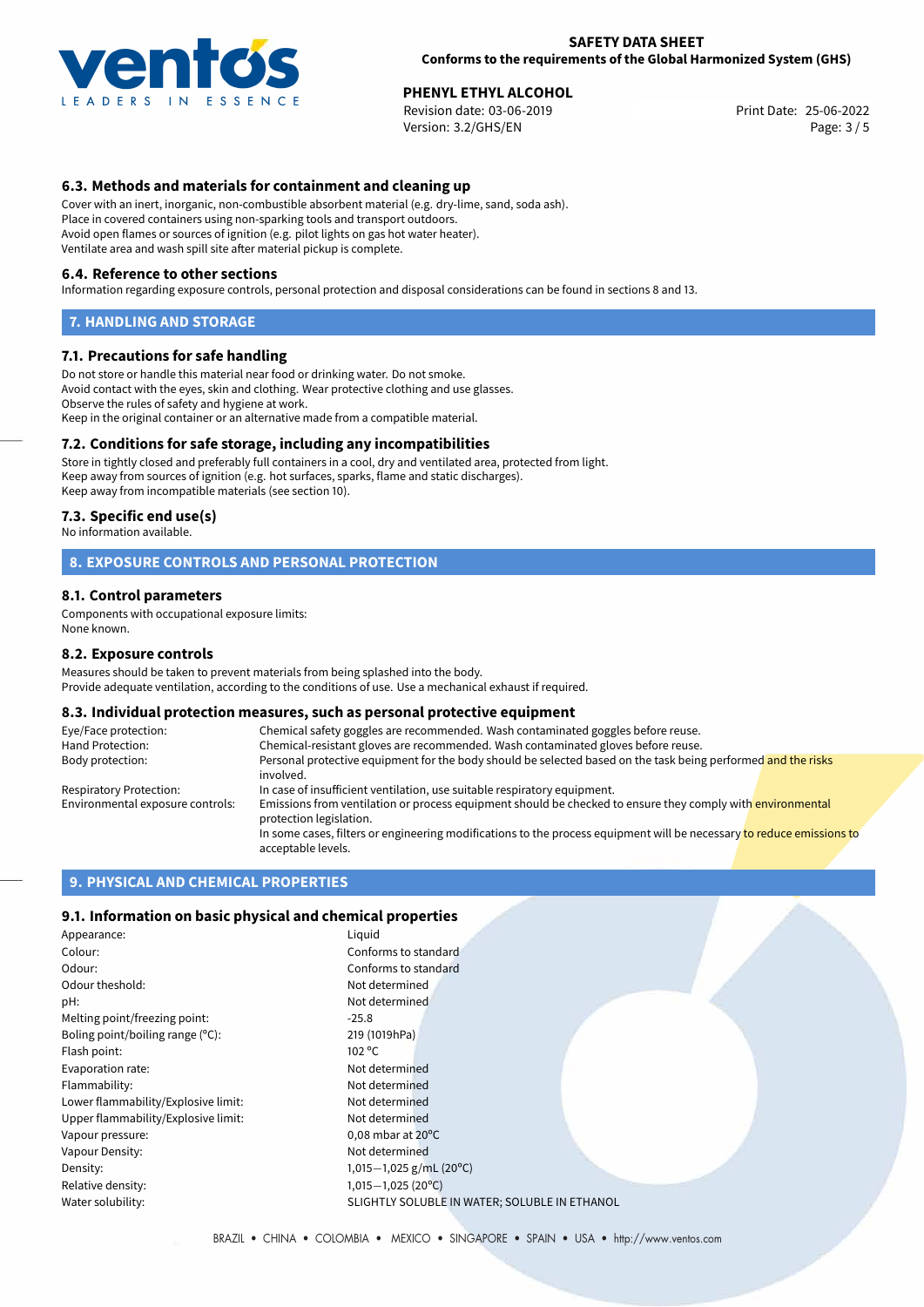

# **PHENYL ETHYL ALCOHOL**<br> **25-06-2022 Print Date: 25-06-2022 Print Date: 25-06-2022**

Revision date: 03-06-2019 Version: 3.2/GHS/EN Page: 4 / 5

Solubility in other solvents: SOLUBLE IN ETHANOL Partition coefficient n-octanol/water: Not determined Auto-ignition temperature: Not determined Decomposition temperature: Not determined Viscosity, dynamic: 12 mm2/s (23°C) Viscosity, kinematic: Not determined Explosive properties: Not determined Oxidising properties: NONE EXPECTED

# **10. STABILITY AND REACTIVITY**

#### **10.1. Reactivity**

No hazardous reactions if stored and handled as prescribed/indicated.

#### **10.2. Chemical stability**

The product is stable if stored and handled as prescribed/indicated.

#### **10.3. Possibility of hazardous reactions**

No hazardous reactions if stored and handled as prescribed/indicated.

#### **10.4. Conditions to Avoid**

Conditions to Avoid: Excessive heat, flame or other ignition sources.

#### **10.5. Incompatible materials**

Avoid contact with strong acids and bases and oxidizing agents.

#### **10.6. Hazardous decomposition products**

During combustion may form carbon monoxide and unidentified organic compounds.

# **11. TOXICOLOGICAL INFORMATION**

| <b>Acute toxicity</b>             | Harmful if swallowed. May ne harmful in contact with skin.                |  |
|-----------------------------------|---------------------------------------------------------------------------|--|
| Skin corrosion/irritation         | Causes mild skin irritation.                                              |  |
| Serious eye damage/irritation     | Causes serious eye irritation.                                            |  |
| Respiratory or skin sensitisation | Based on the data available, the criteria for classification are not met. |  |
| Germ cell mutagenicity            | Based on the data available, the criteria for classification are not met. |  |
| Carcinogenicity                   | Based on the data available, the criteria for classification are not met. |  |
| <b>Reproductive toxicity</b>      | Based on the data available, the criteria for classification are not met. |  |
| <b>STOT-single exposure</b>       | Based on the data available, the criteria for classification are not met. |  |
| <b>STOT-repeated exposure</b>     | Based on the data available, the criteria for classification are not met. |  |
| <b>Aspiration hazard</b>          | Based on the data available, the criteria for classification are not met. |  |

# **12. ECOLOGICAL INFORMATION**

#### **12.1. Toxicity**

**Assessment:**

Based on the data available, the criteria for classification are not met. **Experimental/calculated data:** No information available.

#### **12.2. Degradability**

Biodegradation : Readily biodegradable. (OECD 301 B).

#### **12.3. Bioaccumulative potential**

log Kow : < 4,5.

#### **12.4. Soil mobility**

No information available.

#### **12.5. Other adverse effects**

See also sections 6, 7, 13 and 15 Do not allow to get into waste water or waterways.